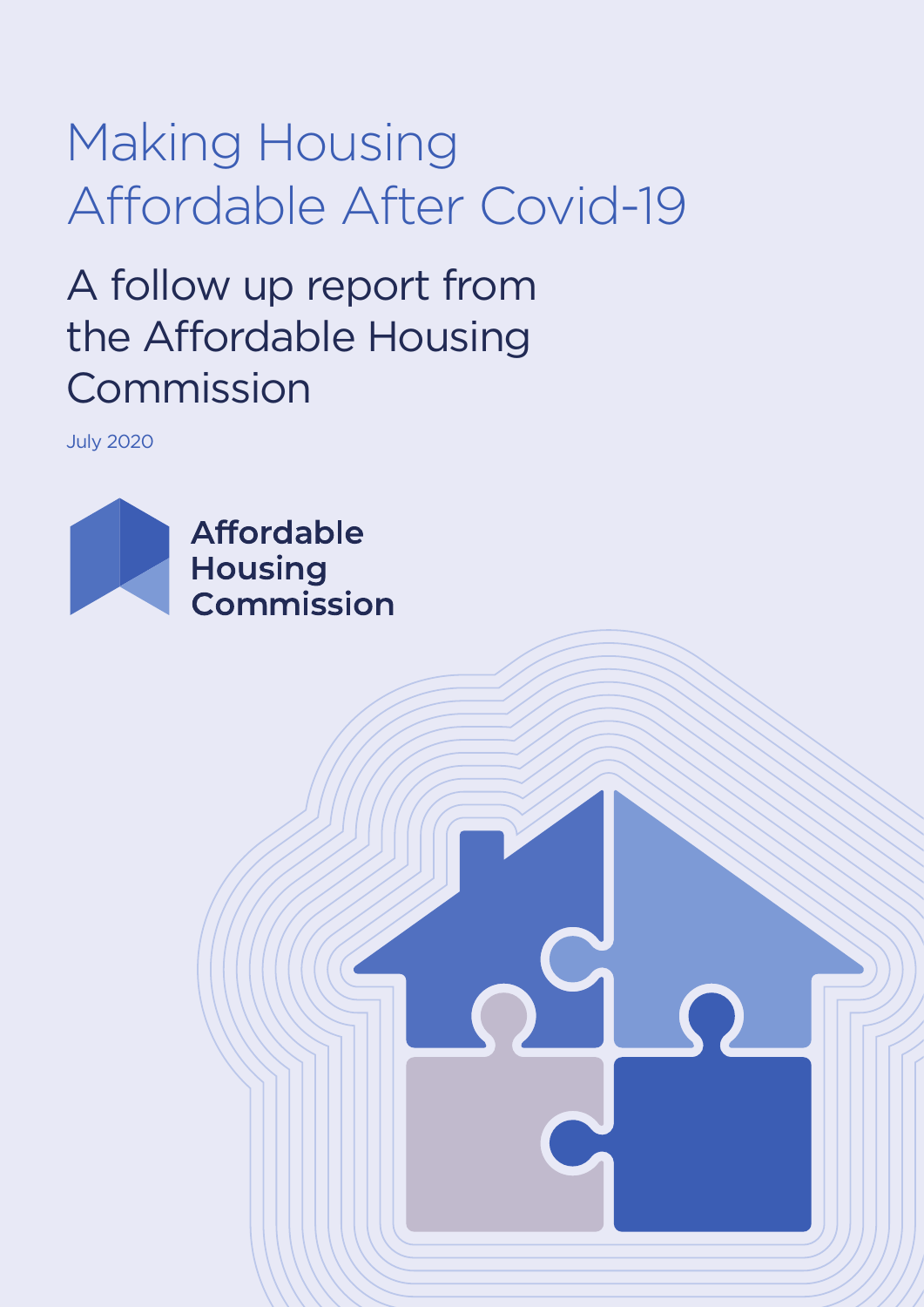#### Contents

- 3 Executive summary
- 4 Recommendations
- 4 The broken housing system exposed
- 6 Affordable housing and the recovery
- 7 The decline of social housing
- 8 The case for more social and affordable homes
- 9 Scale up the investment
- 10 Role of the private rented sector
- 10 More decent homes
- 11 Buying properties for social rent
- 12 Support planning gain for social housing
- 12 Reform the land market
- 13 Rent protection in the PRS
- 13 Strengthen safety nets
- 14 Help struggling homeowners
- 14 Extend Help to Buy
- 15 About this report
- 15 End Notes

#### The Affordable Housing Commission

Lord Richard Best, Chair Sinéad Butters, Chief Executive, Aspire Ian Fletcher, Director of Policy, British Property Federation Professor Ken Gibb, Director, UK Collaborative Centre for Housing Evidence Robert Grundy, Head of Housing, Savills Kate Henderson, Chief Executive, National Housing Federation Lindsay Judge, Senior Research and Policy Analyst, Resolution Foundation Geeta Nanda, Chief Executive, Metropolitan Housing Association and vice-chair of the London G15 Jo Negrini, Chief Executive, London Borough of Croydon Martin Newman, Co-founder and Co-ordinator, Giroscope Jenny Osbourne, Chief Executive, TPAS – the tenant engagement experts John Slaughter, Director of External Affairs, Home Builders Federation Gavin Smart, Chief Executive, Chartered Institute of Housing Dan Wilson Craw, Deputy Chief Executive, Generation Rent

The Commissioners are members of the Affordable Housing Commission in a personal capacity. The views expressed in this report do not necessarily reflect the views of their organisations.

This report takes forward the Commission's findings and recommendations, captured in the widely commended report 'Making Housing Affordable Again: Rebalancing the Nation's Housing System', which was published at the start of Coronavirus lockdown in March 2020.<sup>1</sup>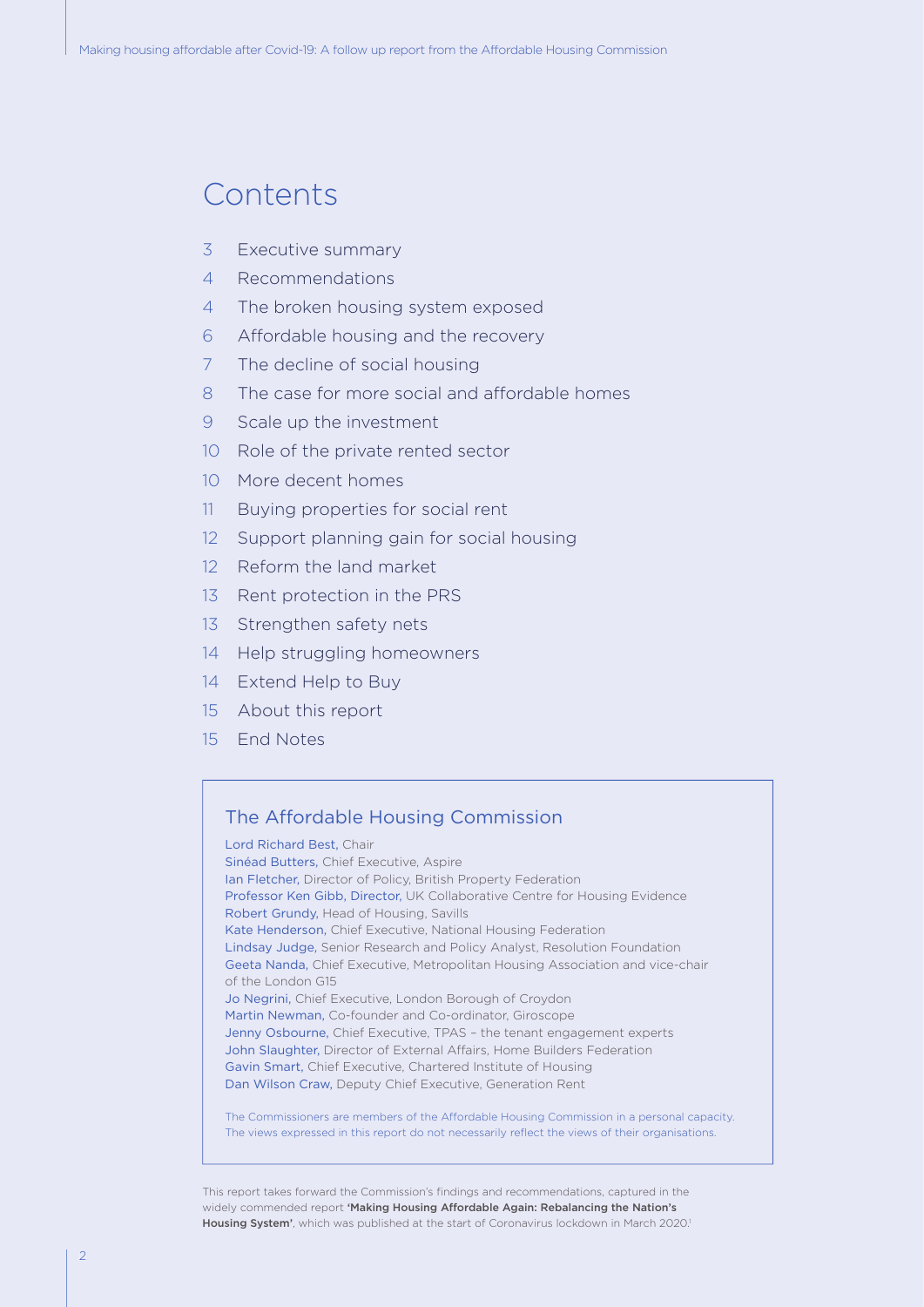#### Executive summary

A policy change in favour of social and affordable housing will be key to a post Covid-19 recovery. Besides providing more – much needed genuinely affordable homes, increasing investment in social housing offers the opportunity to support jobs and local growth, improve the nation's ageing housing stock, reduce carbon emissions, and combat poverty.

The worry is that as the emergency measures are phased out the crisis will return and worsen. An economic downturn will hardly help. Indeed, a recession will only amplify the deep-rooted problems of affordability, especially for struggling renters.

Without urgent action to increase the supply of affordable housing the gap between housing need and the supply of low-cost housing will widen over the coming years. More households will have no choice but to live in the private rented sector, which as the Commission's work has shown, is ill suited to housing low income households.

The Commission forecasts that without urgent action to increase the supply of affordable housing the gap between housing need and the supply of low-cost housing will widen over the coming years. Without a step change in supply, the affordable housing gap is likely to grow to 500,000 homes over the coming five years.

Weak housing market conditions, however, present new opportunities for social landlords to counter this trend. Government counter-cyclical intervention – with grant rates for social housing back to where they were after the global financial recession – would not only help kickstart the economy but begin to rebalance the housing system.

The Commission believes a different scenario is possible. If some developers are struggling to sell and developments are stalled, and if some private landlords are wanting to exit the market, then this is a moment for social landlords to step in.

Decisive action by central government coupled with extraordinary effort by local government and the third sector, has led to a dramatic reduction in the numbers of people sleeping rough. The Commission commends this action and wants to see its momentum sustained. Other promised interventions in the housing market, including government actions on renters' rights, fire safety and home insulation are also welcome (although government's recent Green Homes scheme should be targeted at the poorest households across all tenures, not just homeowners).

An injection of extra funding for social rented homes in particular would complement these new interventions. With government backing the social housing sector could also help the build out of private homes and support the scaling up of 'offsite' housebuilding.

The Commission is not advocating a housing stimulus focused exclusively on social and affordable housing. Government, for example, could further support first time buyers (FTBs) by reforming and extending Help to Buy to the existing market.

The Commission believes that a counter-cyclical focus on social and affordable homes makes economic and social sense and offers value for money. Failure to act will further reduce the number of secure and affordable homes and plunge more households into poverty.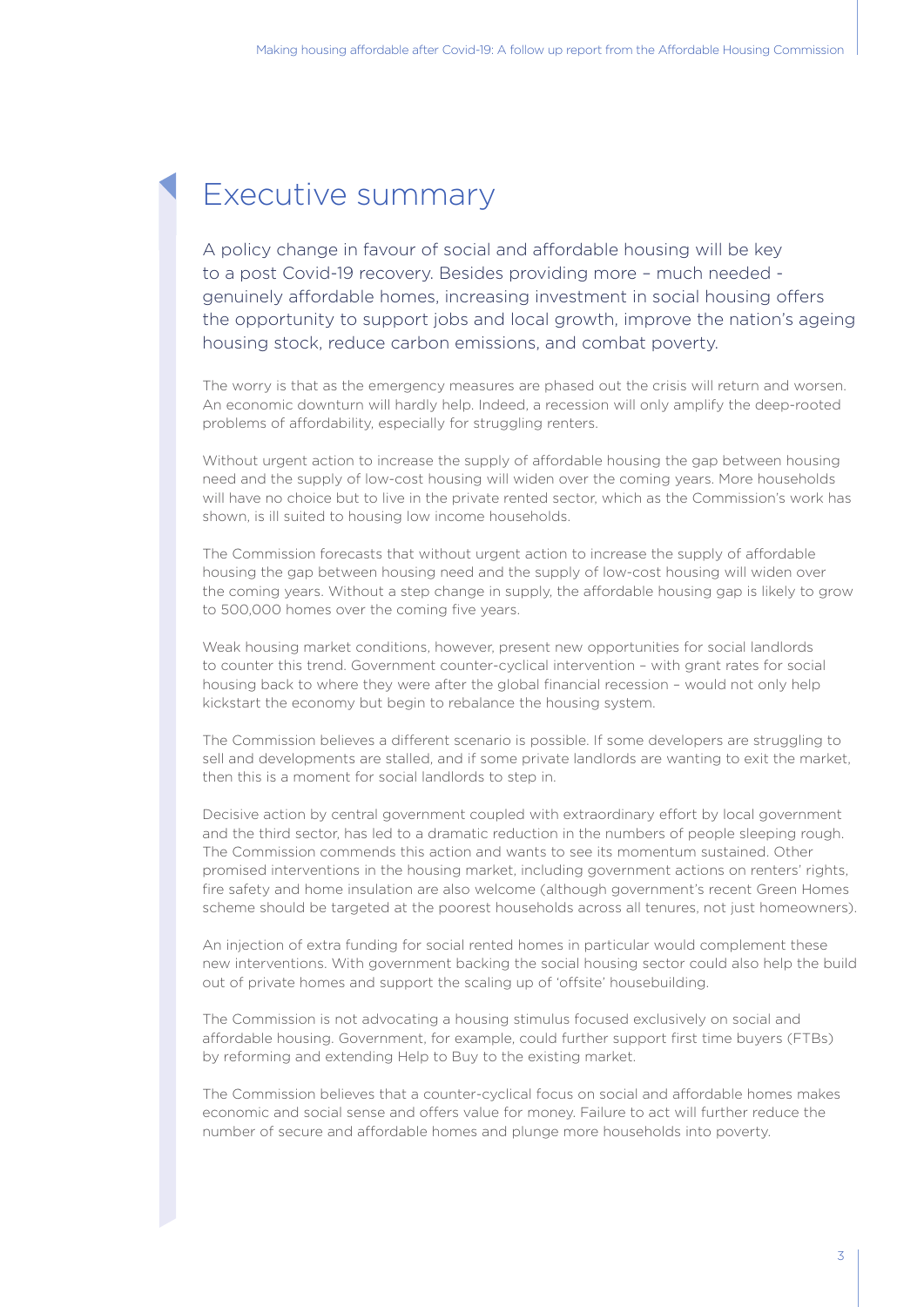#### Recommendations

The Commission recommends that government – in partnership with local government and the housing sector – takes the initiative to put in place a 12 point housing-led recovery plan. This should include:

- > Increase investment in a scaled-up and fast tracked social and affordable housing programme, with grant rates returning at least to 2010 levels
- > Establish a new 'Housing Conversion Fund' to help social landlords and community organisations to acquire developers' unsold homes, and to buy rented properties from over-stretched buy-to-let landlords, and down-at-heel PRS properties and empty homes
- > Reform the land market, based on recommendations from the Letwin Review to get homes built out faster and to 'capture' land value for social benefit
- > Enable Councils to take back control over Permitted Development Rights
- > Replace the unaffordable 'Affordable Rent' model with more social renting (based on rents at a third of household net incomes of the intended occupiers)
- > Make discounted 'First Homes' additional to, not replacements for, planning gain obligations for affordable renting – thereby preventing a reduction in the most urgently needed homes
- > Reform and extend Help to Buy to existing properties, targeted at helping lower income FTBs
- > Give Councils full discretion over Right to Buy discount levels and the opportunity to recycle 100% of sales proceeds into new social rented homes
- > Strengthen the safety net for renters who struggle with housing costs, including reviewing eviction protection, sustaining changes to local housing allowances and reforming Universal Credit
- > Cap annual rent increases in the PRS to an index of income growth for a fixed period (as proposed in Scotland), alongside ending Section 21 'no-fault' evictions
- > Protect homeowners by reducing delays before payment of Support with Mortgage Interest and making the SMI a grant not a loan
- > Set a target to provide affordable housing opportunities for all by 2045, based on a new definition of affordability which relates to incomes not market prices

#### The broken housing system exposed

The pandemic has exposed the structural weaknesses in the current housing system, especially the high cost of housing for many vulnerable households and concerns over housing insecurity and suitability. It has also placed the spotlight on poor housing quality – not least in new build private rented housing - and the importance of amenity space.

Government has intervened to avoid evictions and destitution in the short-term. However, temporary protection for renters and homeowners – alongside the Job Retention Scheme is being phased out. This will affect millions of people, many of whom will have to rely on benefits for the first time.2 Others will face a financial cliff edge and grapple with debts and irregular work.<sup>3</sup>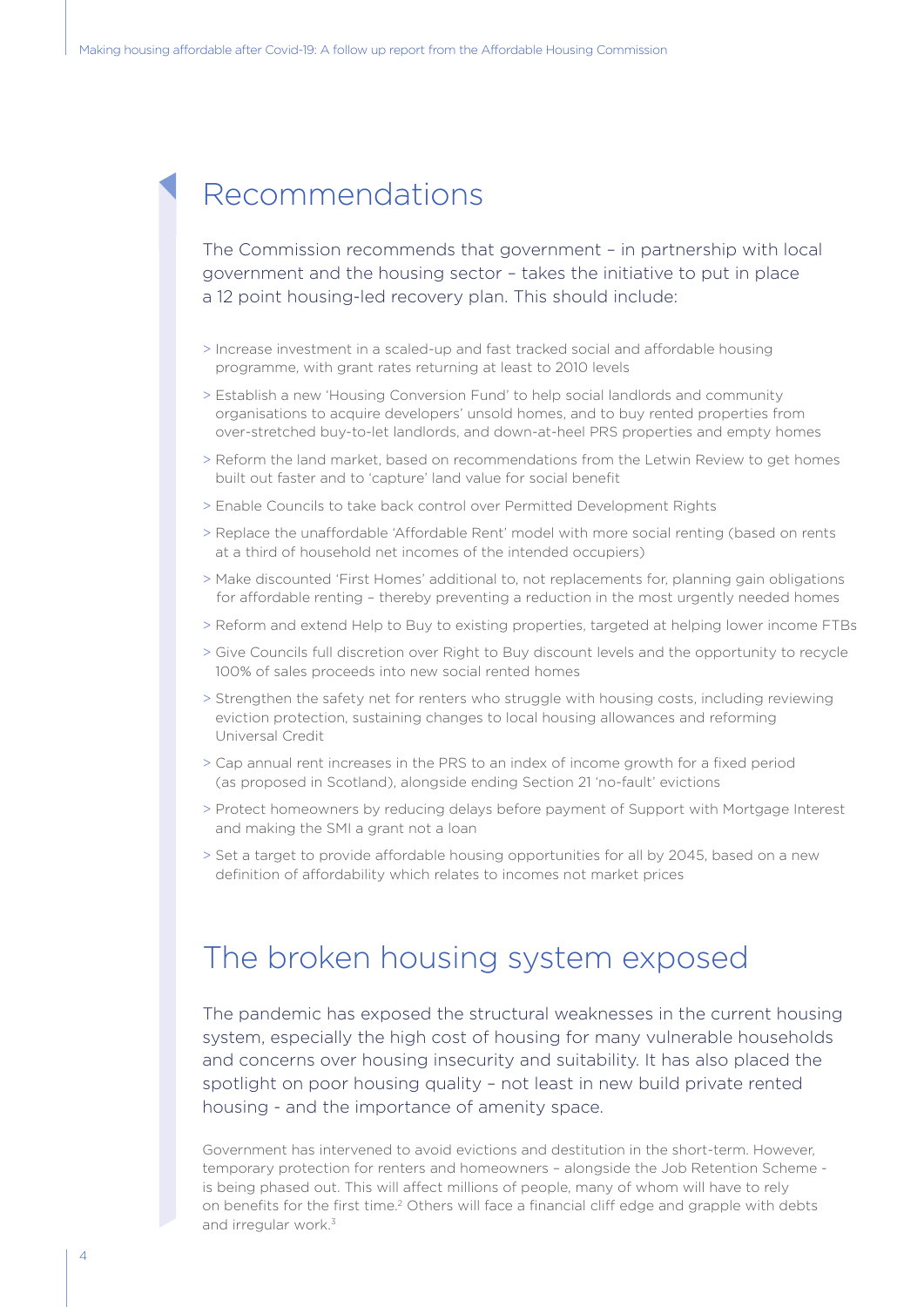Housing supply – and particularly social and affordable homes - fell sharply during the lockdown and is only slowly increasing. Given the already wide gap between supply and demand, this is a cause for concern. Without a sustained increase in housing provision the national supply backlog could increase to well over its current level of 1.2m homes.4 Affordability problems will quickly return, especially in high demand areas.

Housebuilders are likely to adjust their build-out rates to market conditions, wary of the consequences of a sustained fall in demand and values. Latest forecasts suggest private housing delivery could fall this year by over 50,000 and total completions drop to under 150,000 a year up until 2024/25.5 Research by Shelter and Savills suggests that without action over the period to 2024/25 some 300,000 homes that would have been built will not materialise.6

Those social landlords currently building for market sale will struggle in a housing slump to recycle enough profits to cross-subsidise social rented homes at previous levels.7 Less development also means fewer social and affordable homes from planning gain (as development is stalled and concerns are raised over the financial viability of schemes).

All households (and potential FTBs hit by proposed increases in minimum deposits) will be affected by the downturn. However, struggling renters – households the Commission showed who were under the most housing stress prior to the pandemic – are at the greatest housing risk. Low income households (young and old), and especially those with no savings and in precarious employment, are particularly exposed.<sup>8</sup> Many more households will worry about the possibility of eviction, particularly in the PRS where rents are higher.<sup>9</sup>

Unaffordable homes: The Commission's research in 2019 reported one in five households were under housing stress (4.8m households). This represents almost 40% of those in the lower half of the income distribution. Around 1.3m are in the social housing sector, where rents are lower but so are incomes, 1.5m are in the owner-occupier sector, a large proportion being older home owners in unfit property, and 2m in the PRS, where there are more households devoting over 40% of their incomes to rent. Housing costs have risen for poorer families – including for those on benefits; the share of social renters reliant on housing benefit whose rent is fully covered has fallen from 70% in 2010-12, to around 50%. Around 90% of income growth for the lowest-income families has been absorbed by higher housing costs (equivalent to a £1,200 reduction in living standards).

The Commission's evidence showed that the housing system has become seriously unbalanced, with social renting being replaced by private renting and with homeownership levels declining significantly for 25-44 year olds.<sup>10</sup> As the housing market contracts and social housing falls the tenure imbalances may start to widen. The impact is likely to be most evident in the PRS, especially in high demand areas where rental values are more resilient.<sup>11</sup>

Government support for FTBs will help some renters get on the housing ladder, but buying even a discounted shared ownership home will remain difficult for most low to mid income households. Fewer high-loan to value mortgages, lower savings due to high rent levels and flat incomes growth, and the threat of unemployment will all continue to constrain the ability of households to raise a deposit, even if house prices fall. Without the 'bank of mum and dad'12 deposits in many areas will continue to be out of reach of most renters.13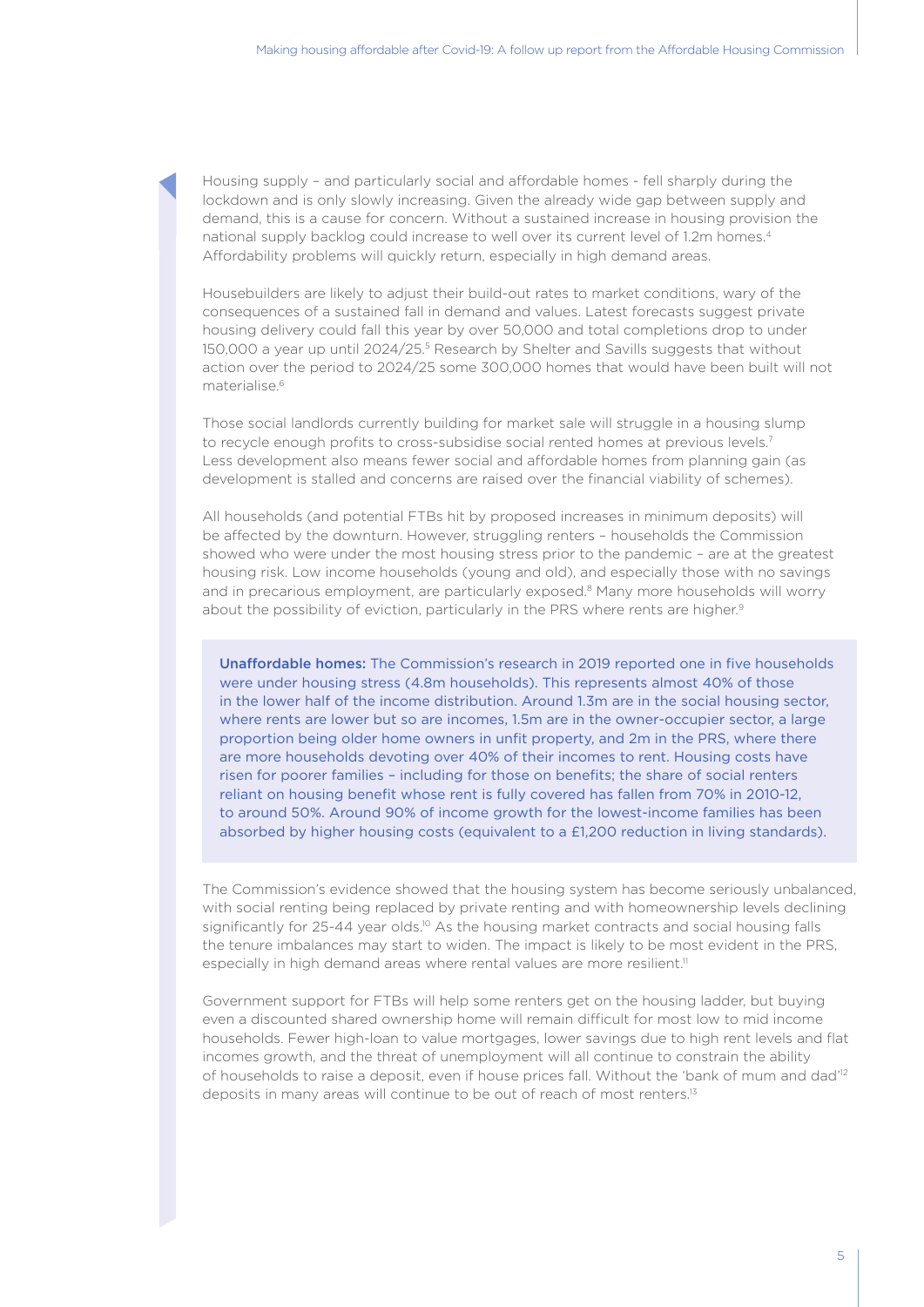Affordable housing target: The Commission calls for a new housing vision: "that no child born today should face living in housing that is unaffordable for them by the time they are likely to form a household of their own. Across tenures, this would mean access to affordable housing opportunities for all by 2045". A more meaningful and useful definition of affordability should support this vision, with the affordability threshold at the point when rents or purchase costs exceed a third of net equivalised household income (and taking account of related affordability issues, such as housing quality, overcrowding, adequacy of housing benefit, household size and regional variations). An incomes-based approach to affordability would also enable the development of new rent models for low income households, such as living rent with rent levels linked to average local incomes, rather than to rents charged in the market.<sup>14</sup>

Public opinion is strongly disposed to making housing affordable again, especially for essential workers - many of whom remain trapped in unaffordable housing.<sup>15</sup> The Commission's polling before Covid-19 showed that two-thirds of people believed there was a national crisis over affordable housing. Recent polling revealed that since the Covid-19 outbreak one in five are worried that they will not be able to afford their rent or mortgage in the future.<sup>16</sup>

#### Affordable housing and the recovery

The prospect of an economic recession is now at the forefront of people's minds.17 Business confidence remains fragile and house prices could fall sharply, at least in the sort-term.<sup>18</sup>

However, falling house prices over the short term will have only a marginal impact on affordability: property prices would need to fall dramatically to make home ownership theoretically affordable for a single person on an average income.19 Furthermore, without a quick recovery and much stronger earnings growth lending to FTBs is likely to remain subdued, partly to ensure new home buyers do not fall into negative equity.

Private rents – which the ONS figures show to have reached record levels prior to Covid-1920 are also expected to fall slightly in the short term, but most analysts expect a bounce back in 2021. Social rents, meanwhile, are expected to rise at inflation (consumer price index) plus 1% until 2025, although there are exemptions. For those households experiencing unemployment or underemployment, rents overall are unlikely to adjust downwards as much as their individual loss of income.<sup>21</sup>

In previous recessions the social housing sector has acted counter-cyclically to help prop up supply and stimulate construction and other housing related activities. Social landlords are willing to step in again and increase the volume and scale of social and affordable homes if supported to do so – even though it will be harder to deliver in a downturn for those who rely on profits from open market sales to cross-subsidise new social housing.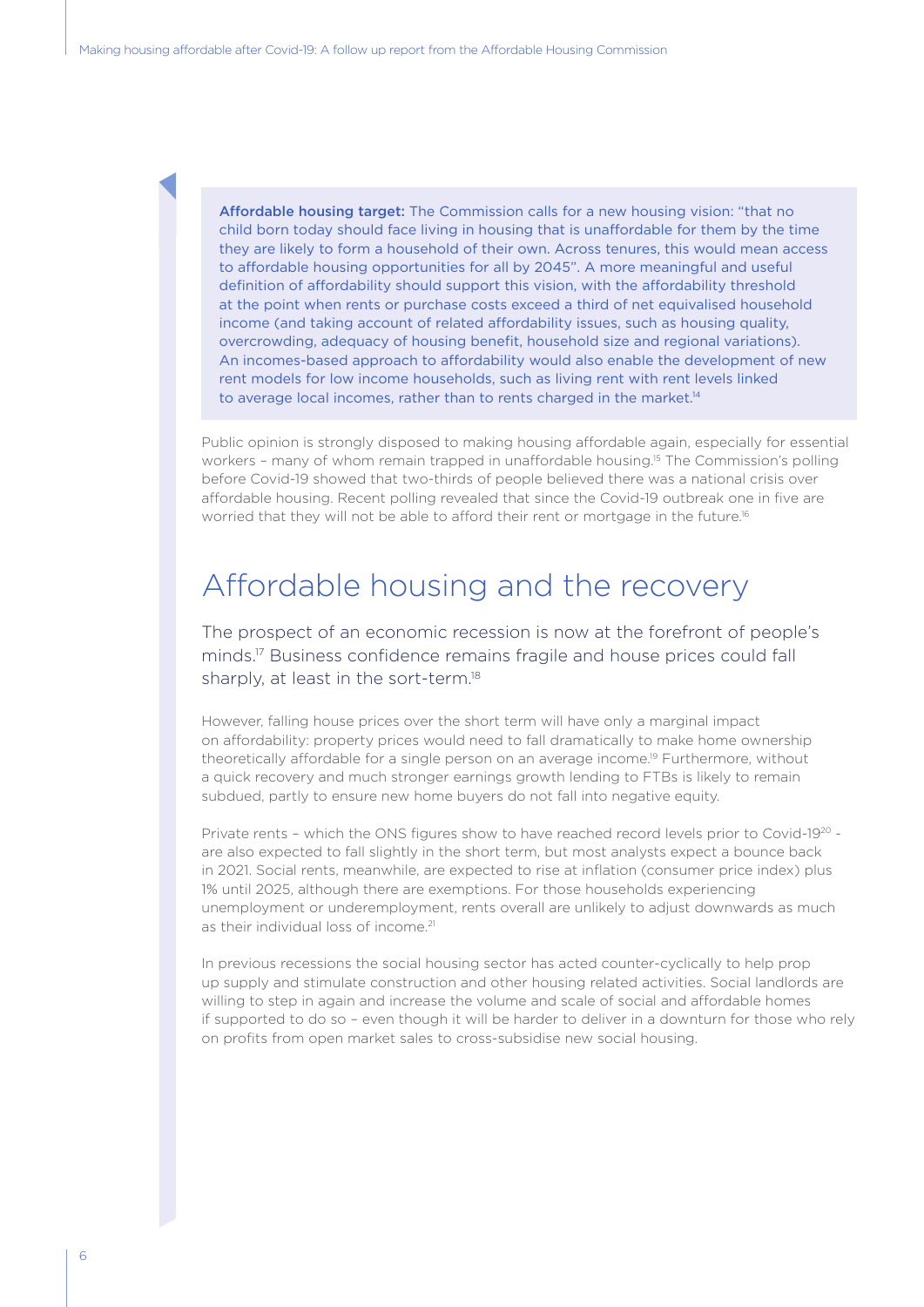Affordable Rent model: Affordability problems have been compounded by the expansion of the 'Affordable Rent' model, which allows social landlords to offer tenancies at rents of up to 80% of market rent levels within the local area (around 60% in London). This rent model – which now covers about a quarter of new general lettings by housing associations – is mostly unaffordable for lower-paid workers not receiving housing benefit.<sup>22</sup> Replacing affordable social rented homes with unaffordable homes clearly fails to meet housing need of low income families.<sup>23</sup> If transitional funding is available and where financially viable, social landlords which have built and converted homes to Affordable Rent should aim to return the homes to social rent or otherwise to intermediate rent, when tenancies end.

The financial viability of mixed-tenure housing schemes without government grant had already become stretched before Covid-19. Now it is clearer than ever that developments with social and affordable homes will require higher levels of subsidy. This creates a problem as current spending commitment on affordable housing – under the Affordable Housing Programme – only partially covers social rented housing and less so than under previous programmes.<sup>24</sup>

Despite the current challenges around fast tracking development, a kickstart house building and retrofit programme focused on social and affordable homes achieves multiple policy objectives. It also compares favourably with other investment options.25

Arguments about the precise benefits of a housing kickstart programme can mask the counter-factual costs on non-intervention. For example, without a major housing stimulus the government will fall short of its house building target of 300,000 new homes a year. As the Commission's research shows, the loss of home will also intensify housing stress and create extra costs, including a higher health and welfare costs and negative impacts on workforce recruitment and retention.<sup>26</sup>

#### The decline of social housing

The stock of social rented housing in England has been falling for some time. Over the period 2012-19 the net loss totalled 181,000 social rented homes.<sup>27</sup> In relative terms social housing has shrunk from 20% of all housing in 2001 to 16.7%, with local authority housing down to only 6.5%. Private rented housing has meanwhile doubled over the same period to 4.7m homes (19.4% of the total) and homeownership has steadily fallen.28 On current trends, over 25 years the proportion of social rented properties could decline to only 11% of the housing stock.

Best estimates of housing need suggest we should be building at least 90,000 social rented homes a year (plus 25,000 shared ownership and 30,000 intermediate rented homes).<sup>29</sup> This is the rate of social house building in the 1950s, 60s and 70s and in part reflects the large backlog that has arisen since 2010.

However, as the level of need has risen, the supply of affordable housing has fallen. The gap for social rented homes is particularly acute, with the total annual supply of social rented housing (including homes from planning gain) falling to under 10,000 a year.30

Overall net additional supply of affordable housing is likely to be around 100,000 homes a year short of the growth required to meet growing housing need – some half a million affordable homes short by 2025.<sup>31</sup>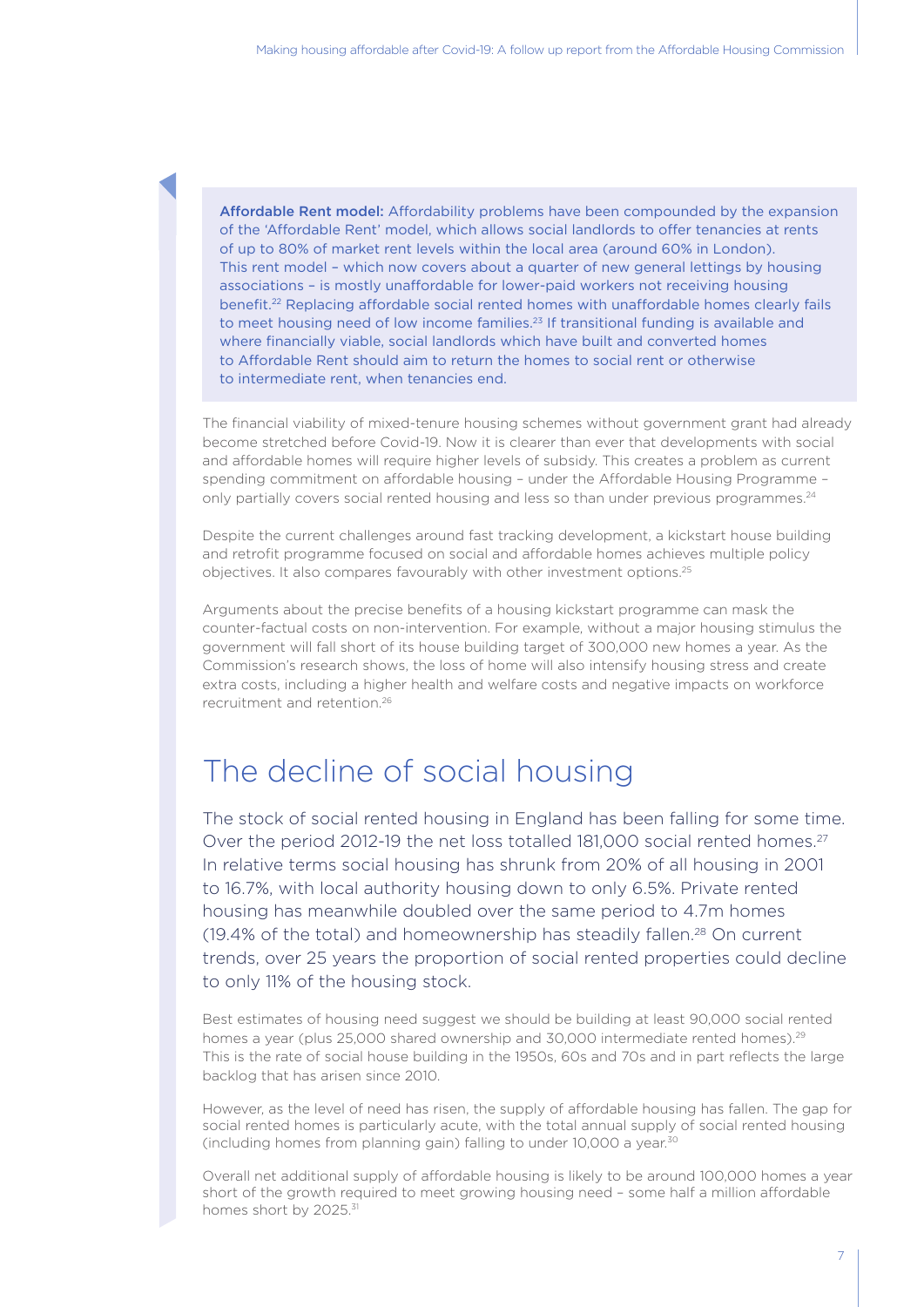Most councils include social and affordable housing requirements in their local plan and aspire to meet local housing need. The problem is the homes have not been delivered. This is primarily because of the lack of subsidy, but also due to a panoply of obstacles to the building of social housing - as well as rapidly rising costs.<sup>32</sup> According to the CIH, only 11% of new homes built in England are now at genuinely affordable social rents, compared with nearly 70% in Scotland and over 80% in Wales<sup>33</sup>

The Commission's work has also highlighted additional cost pressures on social landlords, including investment to meet new building and fire regulations. The total retrofit costs of fire safety improvement are unknown, although they are expected to cost the social housing sector several billion.<sup>34</sup>

Right to Buy: Over 2m homes in England have been sold under the RTB. Alongside the reduction in new build this has considerably reduced the social housing stock. It has also undermined efforts to address affordability, reducing numbers of relets at lower rents and moving over a third of the sold properties from social renting to the PRS. The Commission recommends councils have full discretion over the level of discount they offer, complete control over receipts and the opportunity to restrict any letting by a purchaser (e.g. requiring consent for letting the property). This way the scheme can help fund the one to one replacements of social rented homes which has been the government's intention.

#### The case for more social and affordable homes

A step change in the supply of social and affordable homes centres not only on meeting housing need,<sup>35</sup> improving affordability and security, and promoting mixed income communities, but also on the extra spill-over benefits - to the economy in terms of local growth and productivity;<sup>36</sup> in tackling poverty and improving people's well-being and life chances; and helping reduce carbon emissions.

Recent estimates suggest that each £1 invested in a new social home generates £2.84 in the wider economy and saves £780 per year in Housing Benefit.<sup>37</sup> There are other gains to the Treasury and to councils from higher tax receipts.

Analysis by the Commission estimated that over a 30-year period investment in each new social rented home delivers £45,000 of net benefits.<sup>38</sup> According a study by Hyde Group, the social value of each social tenancy is estimated to contribute around £17,000 to the economy.<sup>39</sup>

Evidence to the Commission also highlights the relatively faster build out rates of developments where there are social and affordable homes being constructed together,<sup>40</sup> as well as the boost that social housing can give to offsite manufacturing.<sup>41</sup>

Although it will need significant extra investment to take advantage of weak market conditions, the social housing sector is in a relatively healthy financial position to deliver extra homes.<sup>42</sup> Social landlords are experiencing higher arrears and voids, but many are keen – and able – to switch to building more social rented homes.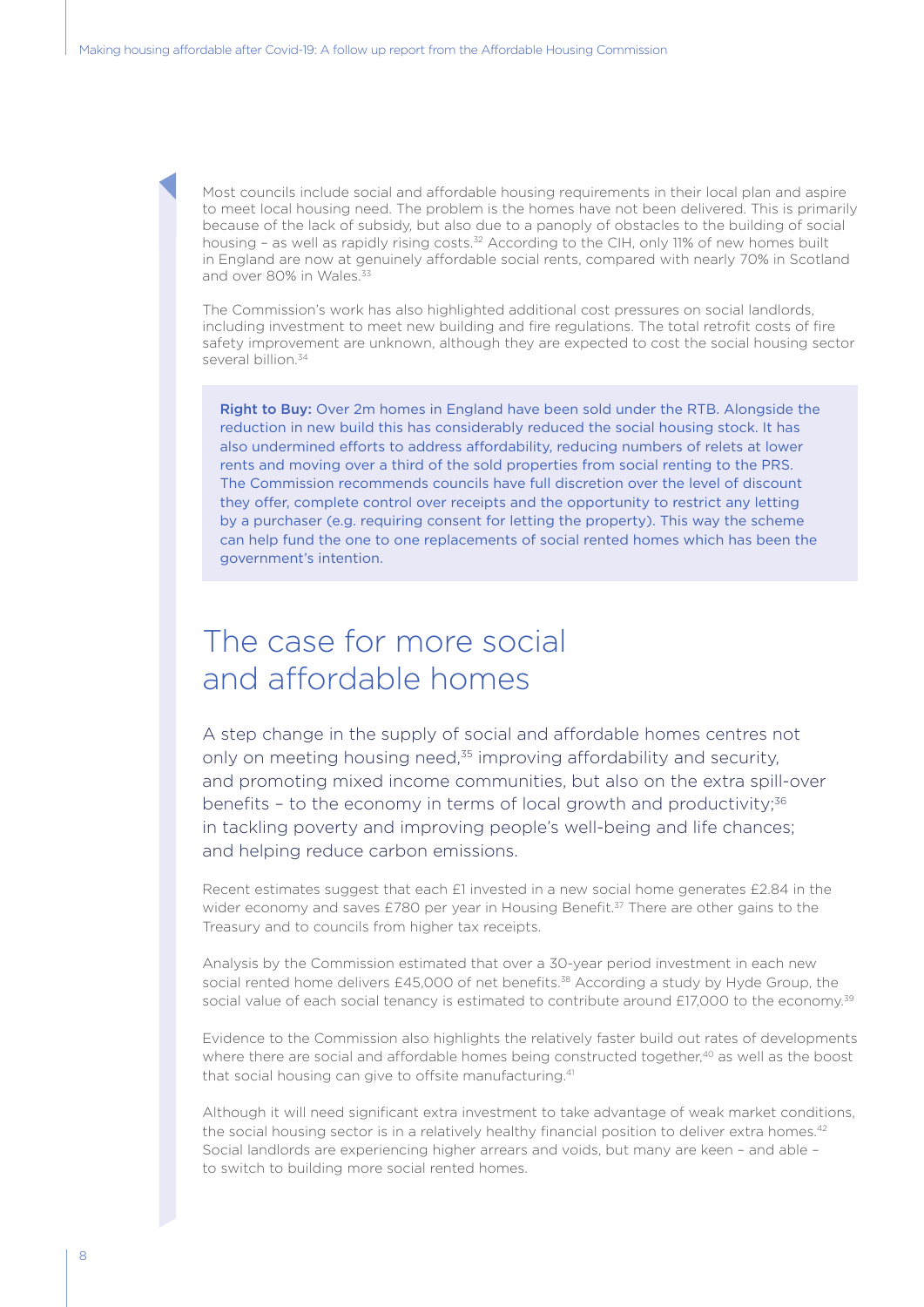Councils building again: Since 1992 councils in England have built only 25,000 homes, while waiting lists rose to over a 1m households. Prior to the pandemic councils were starting to build again – largely as a result of relaxed borrowing requirements, increases in funding and the setting up of council-owned local housing companies.43 As part of a housing-led recovery plan, local authorities are ready and able to pick up where they were and get building again at scale. They can often do development cheaper because of lower profit margins, access to land at discounted prices and cheaper borrowing.

#### Scale up the investment

The current Affordable Homes Programme could be scaled up and brought forward. However, a much greater emphasis would need to be given in the existing programme to supporting social rented homes, which require higher grant rates.44 As recommended by the LGA, the Government should also bring forward the £10bn Single Housing Infrastructure Fund for public sector related schemes.45

Current housing grant - covering typically between 10-12% of housing association development costs46 - is insufficient to support a revival in social house building. Analysis by the National Housing Federation showed that meeting social housing need would necessitate grant rates on average at around 44% of total scheme costs.47

The Commission recommends that in order to deliver the necessary increase in the supply of social and affordable homes (bearing in mind the need for increased investment in fire safety and decarbonisation), the level of capital investment in social rented housing needs to return to levels above those in 2010 - from 1.9% to 3% of total government expenditure.<sup>48</sup>

Increased private borrowing - taking advantage of historically low interest rates – and giving councils 100% of RTB receipts for recycling into replacement accommodation could also help boost overall investment in social and affordable housing.

Investor confidence in housing association remains strong and given the prevailing uncertainty in the markets and low corporate bond yields, institutional investors, such as pension funds, may now be more attracted to long term funding of social and affordable housing.

Give councils control over Permitted Development Rights: Imminent changes to Use Classes Order (enabling change of use without planning permission) and previous reforms to Permitted Development Rights (which convert commercial properties to residential use without planning consent) are intended to create new homes. While acknowledging the contribution towards overall new supply, the Commission is concerned that these reform all too often lead to inappropriate development and undermined local plans that support new affordable housing.49 PDRs are also exempt from Section 106 planning obligations for social and affordable housing.50 The Commission recommends that the government return these planning powers to local authorities who can ensure proper standards and a reasonable quota of social and affordable homes while still supporting the conversion of retail and office premises for residential use.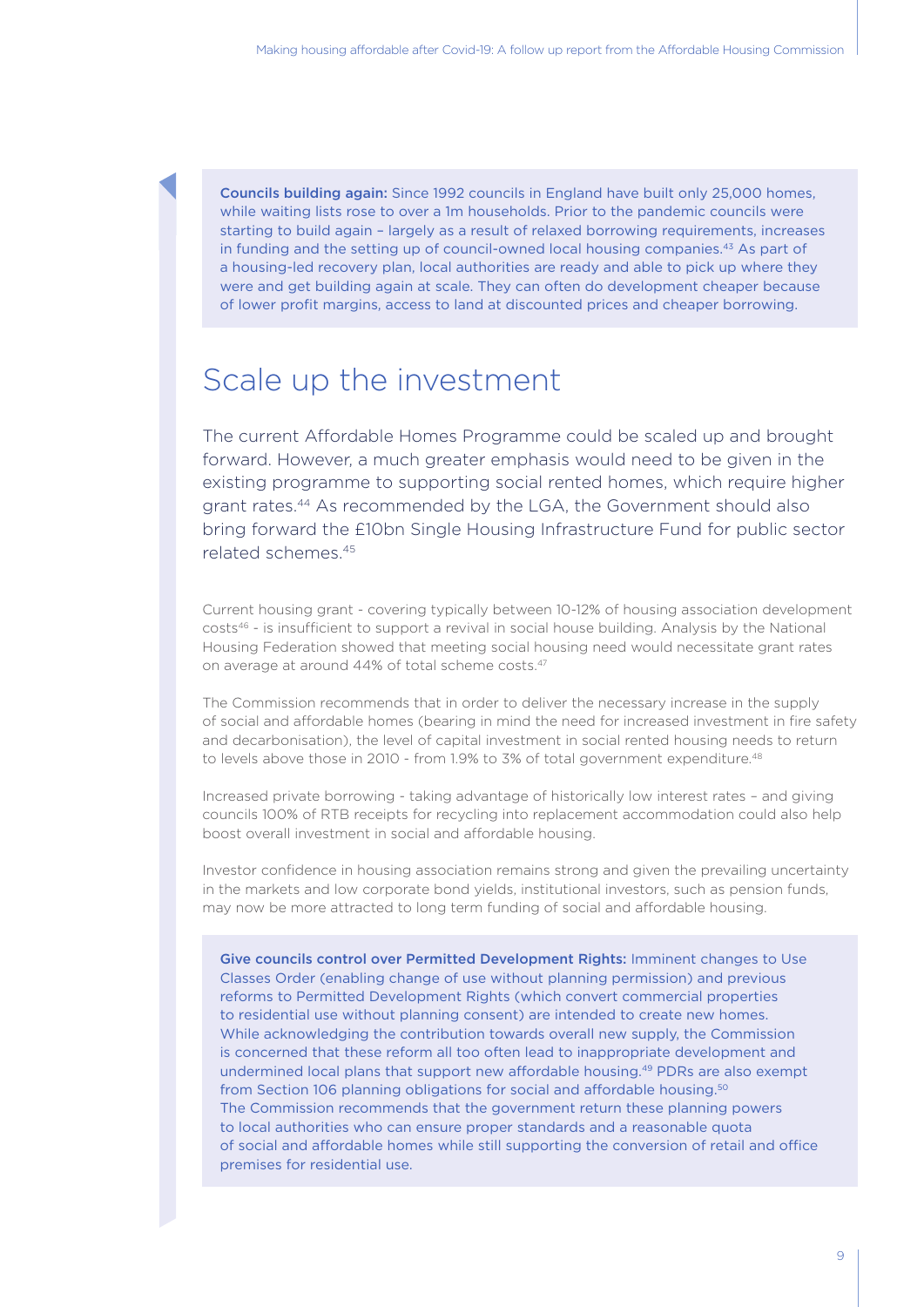#### Role of the private rented sector

The Commission notes there are serious and growing problems of affordability for tenants in the PRS, which is now the second-largest tenure after owner occupiers and accounts for a quarter of all households with children, compared with 8% in 2004.51 A third of private renters are living in poverty and the majority of those are spending over 40% of their income on housing costs.52

Younger households seeking to access home ownership continue to face competition from private landlords who – with large cash deposits - have been able to obtain buy-to-let (BTL) mortgages.53 Reductions in tax relief and related tax changes have led to some private landlords leaving the sector, but overall volumes of BTL lending could increase as many would-be buyers have no alternative but to rent for longer. Indeed, the government is being encouraged to consider rolling back recent reforms.<sup>54</sup>

The Commission believes reversing BTL tax changes would be a mistake. It recommends that the government reviews BTL lending with a view to giving the Bank of England's Financial Policy Committee additional powers to limit the use of interest-only buy to let mortgages. This would create more of a level playing field between owner occupiers and BTL landlords.

The Commission sees an important role for the PRS, particularly for young, mobile, households on incomes that can cover market rents. The Commission is also keen to see more new homes delivered by the new breed of 'Build to Rent' developers who bring professional management and extra finance into the rented sector. But it is unfair to expect small private landlords to take the place of social landlords<sup>55</sup> and provide secure, affordable homes for those on lower incomes.

#### More decent homes

Improving the quality, suitability, eco-efficiency and safety of homes not only provides health and well-being benefits but reduces carbon emissions and combats fuel poverty.<sup>56</sup> It also provides local employment and new business opportunities.57

Major improvements have been made to the housing stock over the past twenty years, notably in the social sector. However, much of the stock – especially private housing – remains unfit for the future and efforts to meet the net zero carbon target are falling far behind.<sup>58</sup>

As such the Commission welcomes the government's new Green Homes Grant, which includes vouchers for energy-saving home improvements. However, it is important that scheme also benefits social tenants and fully covers the PRS, which has a poor record on energy efficiency.<sup>59</sup>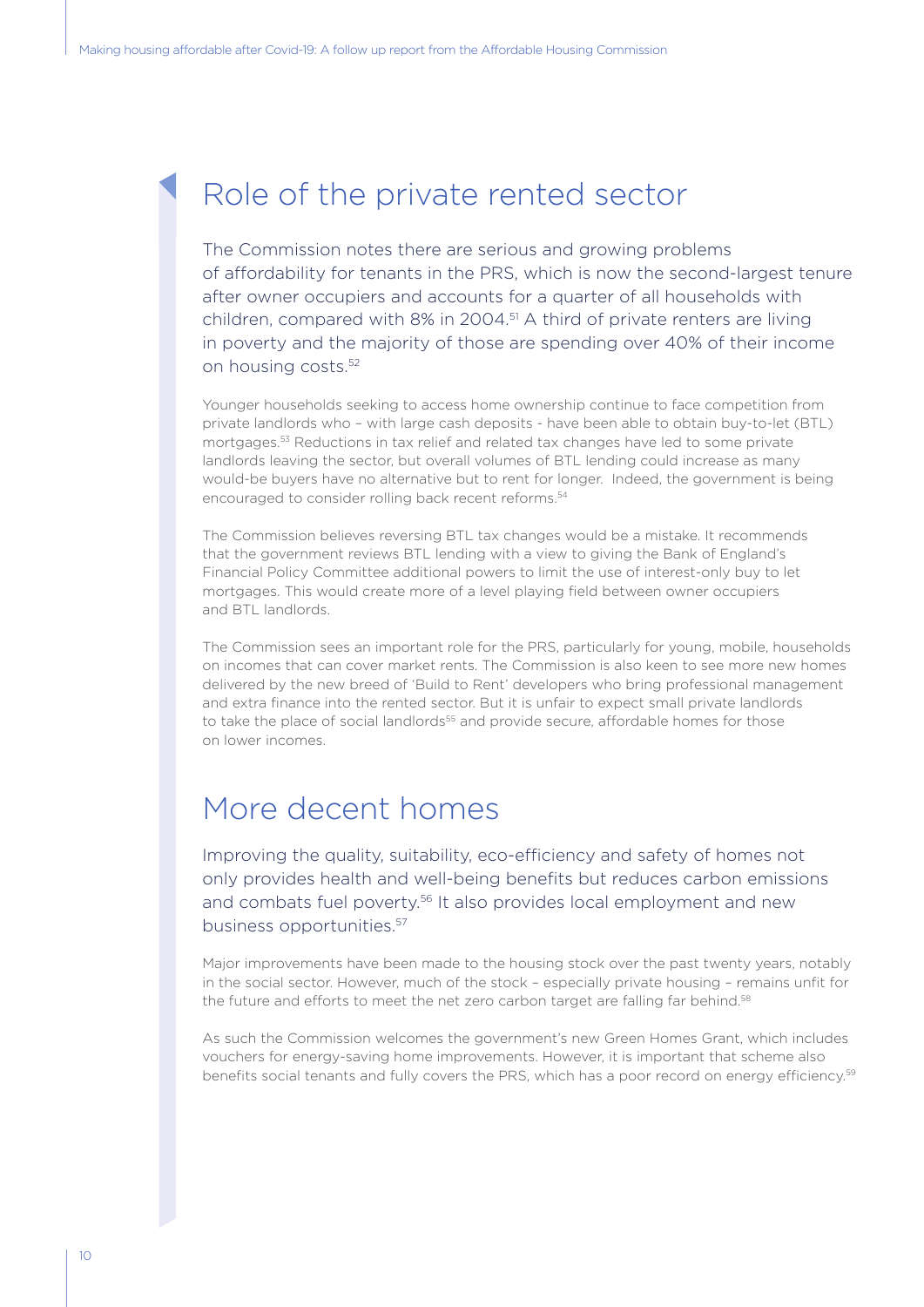#### Buying properties for social rent

The increase in rent arrears in the PRS<sup>60</sup> coupled with less favourable tax treatment and higher housing standards could lead to some private landlords exiting the market. In some areas this may lead to rented properties being acquired by less scrupulous private landlords. Or it could open-up possibilities for social landlords or social enterprises to acquire rented stock, reversing the shift from social to private renting. Alternatively, there may be more opportunities for the social housing sector to lease properties from landlords who no longer want the costs and risks of letting themselves.

Both acquiring PRS houses and flats and leasing them from private landlords has particular relevance for local authorities currently paying large sums for private sector temporary accommodation to meet their homelessness obligations. The Commission's earlier report, for example, noted the work of a consortium of London Boroughs (under the letting company Captial Letters) in securing leases of PRS properties for this purpose. In the coming months the opportunities for such action are likely to be greater and may be much more urgent if there is a sudden spike in homelessness as unemployment increases.

Social landlords buying properties: Acquisitions of existing properties by social landlords drove the growth of housing association activity in the 1960/70s. In the 1990s, acquisition of social rented homes - with more than £1bn (in today's prices) in housing grant averaged around 10,000 a year. Housing associations also bought properties through the Mortgage Rescue Scheme after the financial crisis of 2008. However, acquisitions have since dropped to below 1,500 a year, although more councils have been buying properties to provide temporary accommodation prior to Covid-19.61 The GLA's housing task force has recently proposed a £4.9bn fund for a tenure conversion scheme and a programme to buy unsold private homes at a cost price, and turn them into social housing if a buyer cannot be found on the open market.

In some areas there may be scope to buy-back ex-RTB homes,<sup>62</sup> as well as acquiring developers' unsold homes and long-term empty properties. Acquisitions could be routed through arms-length Local Housing Companies which have extra borrowing capacity and are not covered by the RTB.

This is also an opportunity for mid-market (intermediate) rent type developments where local government partners with developers for 5-10 years and the state provides guarantees for void loss when they sell on once the market is recovered – a model that worked well in Scotland in the period after the global financial crisis.<sup>63</sup>

The government recently brought forward funding under its rough sleeper initiative to help social landlords buy and refurbish mainly one-bed properties for homeless people – including units in hotels, as well as unsold shared ownership and market sale properties.<sup>64</sup> Using this model, a new 'Housing Conversion Fund' – with conversion grants and guarantees - could be quickly established and opened to a range of housing organisations, including communitybased organisations. This new fund could include incentives to "flip" market housing, shared ownership and Affordable Rent homes to lettings at social rent.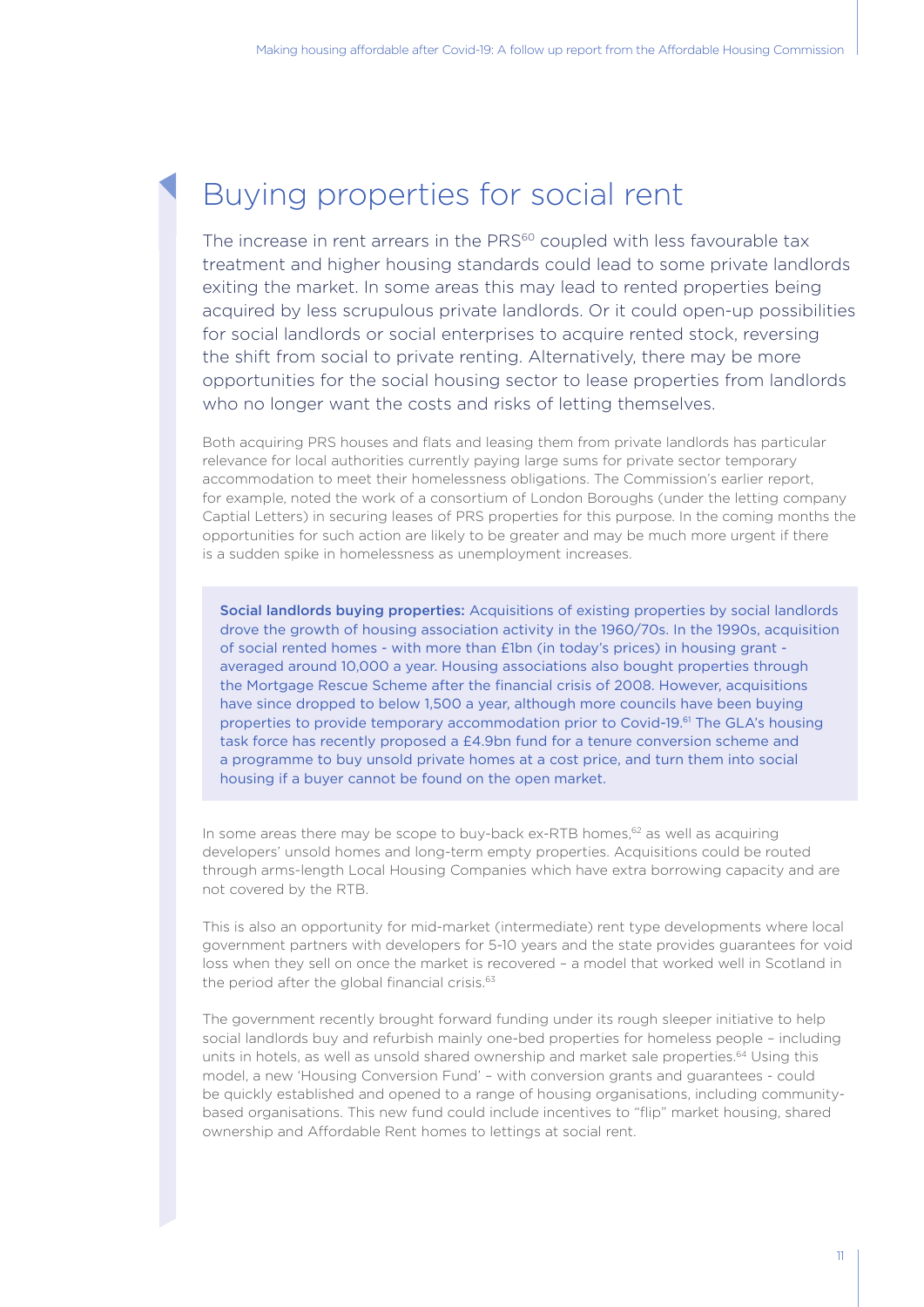### Support planning gain for social housing

Planning gain is an important funder of affordable (and especially social rented) housing.<sup>65</sup> A contraction in the housing market is therefore likely to lead to fewer sub-market homes and discourage mixed-tenure developments. A weakening of planning powers will also diminish the capacity of planning authorities to negotiate Section 106 agreements with developers.

The government is minded to amend the planning gain regulations to allow developers defer and possibly review their contributions.<sup>66</sup> The Commission appreciates the need in the current circumstances for flexibility but is concerned that reforms could lead to an even bigger reduction of developer contributions and subsequent loss of social and affordable homes.

The government is also preparing to pilot its new First Homes scheme where properties are sold and re-sold to FTBs in perpetuity, at a minimum 30% discount and 5% deposit. It would be part of the extended 2021 Affordable Homes Programme with the homes part funded via Section 106 contributions. The Commission is concerned that the scheme would significantly displace the supply of social and affordable housing.<sup>67</sup> One way of combating this would be to give local authorities the discretion as to what their local policies should be, taking account of local housing needs – ensuring that First Homes are additional to, not replacements for, social and affordable homes for rent.

#### Reform the land market

Soaring land values have pushed up the cost of all new housing, including social and affordable homes. The gap in some areas between the agricultural value and the residential value, for example, is stark – with agricultural land increasing in value with planning permission often by more than 300 times. Such a huge uplift in value compromises the viability of including social and affordable housing.

The Commission was told that large windfall profits to landowners and developers was baked into the system.68 As such, the Commission recommends that the government should press ahead with the Letwin Review recommendations to cap residual land values at no more than 10 times current use value on larger sites and to reform compulsory purchase orders.<sup>69</sup> Capturing more of the "hope value" from development reduces the subsidy needed for social and affordable housing, especially in higher value areas.

There is also a need at this time to fast track surplus public land (and infill sites) for social and affordable homes.70 Rather than seek the maximum land price, public land could be discounted for developments that provide higher levels of social and affordable housing. Recent studies suggest as little as 6% of homes built on public land were for social rent.<sup>71</sup>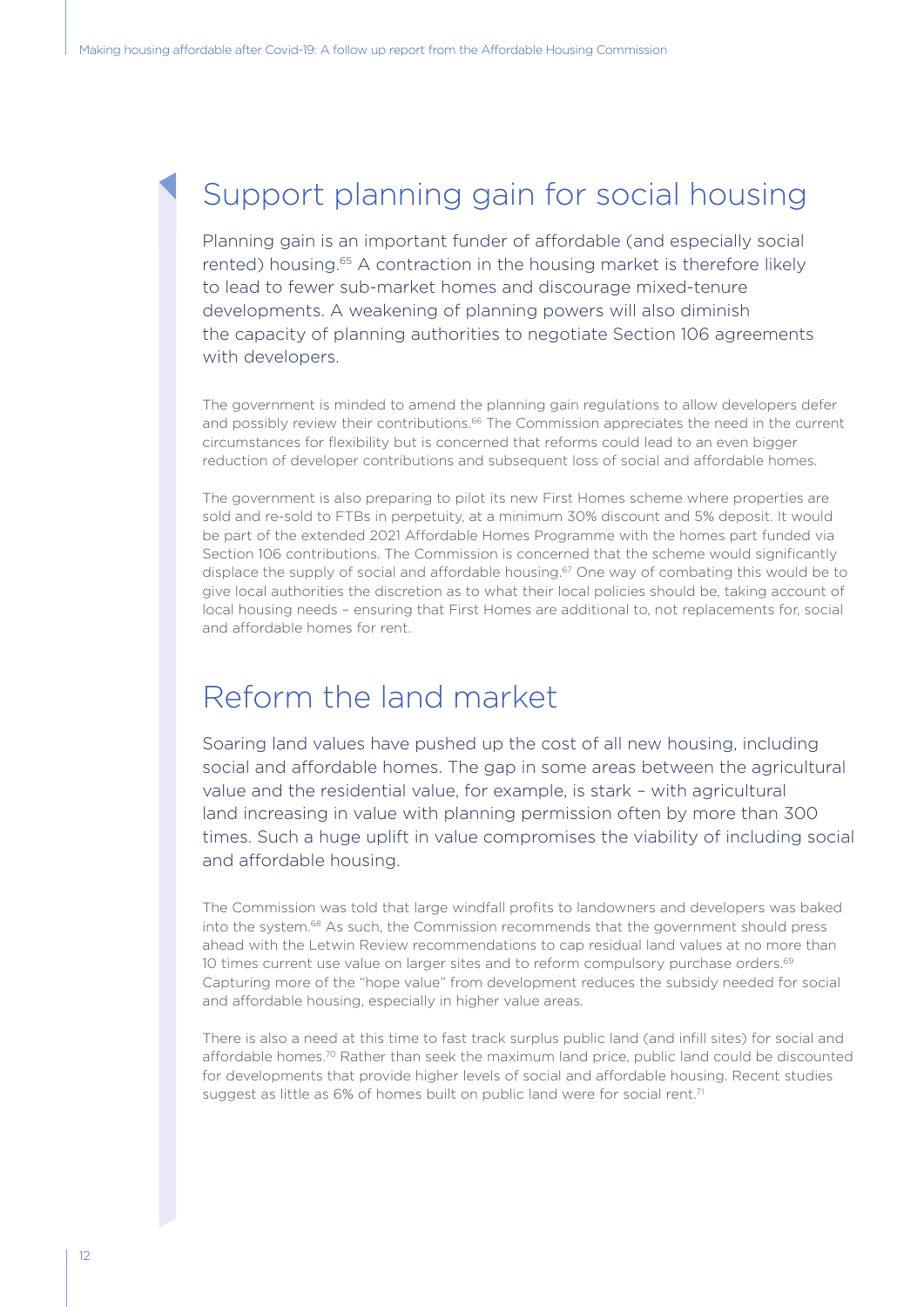#### Rent protection in the PRS

Government actions to protect renters during the pandemic have been widely supported. But the blanket safeguards – notably evictions protection – may need to be reviewed. Introducing temporary non statutory pre-action protocols to encourage "fair and transparent discussions" between landlords and tenants over rental payments are likely to be hit and miss and ineffective with roque landlords.

Some landlords will allow 'rent holidays' and show forbearance, but others that rely on rents for all or part of their income may have no option but to evict if tenants can't clear their arrears and the benefit system falls short.<sup>72</sup> According to a recent survey by the National Residential Landlords Association 29% of landlords expect to face some level of financial hardship as a result of the pandemic.<sup>73</sup>

The government's commitment to banning Section 21 evictions will help new tenants<sup>74</sup> but this alone will not protect those who have been unable to pay their rent. Making Ground 8 of the Housing Act (1988) mandatory grounds for eviction discretionary in court proceedings where the arrears are Covid-19 related may be one way forward.<sup>75</sup>

Irrespective of the immediate situation, a landlord could increase rents dramatically, pricing out the occupier and undermining the enhanced security. To counter this, the Commission recommends the proposed Renters Reform legislation – linked to ending Section 21 - should introduce caps on unjustified rent rises by limiting annual increases to an index of income growth for a fixed period (e.g. of four years). This would be similar to the proposed 'Fair rents' cap in Scotland<sup>76</sup> and the Rent Standard formula for social housing in England.

Effective enforcement and compliance is key to the success of rent stabilisation. As such, the Commission recommends that charging more than the permitted rent increase would be an offence, with the landlord facing a fine and having to return the excess rent to the tenant. Enforcement will be needed where the law is broken with proposed rent regulation by the First-tier Tribunal (or new housing courts if these are established).

#### Strengthen safety nets

The Commission's research highlighted the deficiencies in the housing welfare system, drawing attention to the problems surrounding the eligibility rules, benefit caps and roll-out of universal credit. It showed how the persistent shortfall in benefit payments to meet the rising living costs of claimants has pushed more and more households into poverty, especially in the PRS. Recent studies have also shown how Universal Credit is weakening the welfare system's ability to provide a safety net against eviction.<sup>77</sup>

Although the social security system coped effectively with the sudden Covid-19 spike in the number of benefit claims<sup>78</sup> – and positive action has been taken to tackle rough sleeping - there are concerns that homelessness (and demand for temporary accommodation) will quickly reappear once the emergency measures are withdrawn. The prospect of a sudden and sustained rise in unemployment is particularly worrying, especially for lower income households with no savings and insure tenancies. There are also worries that private landlords may exclude benefit claimants.79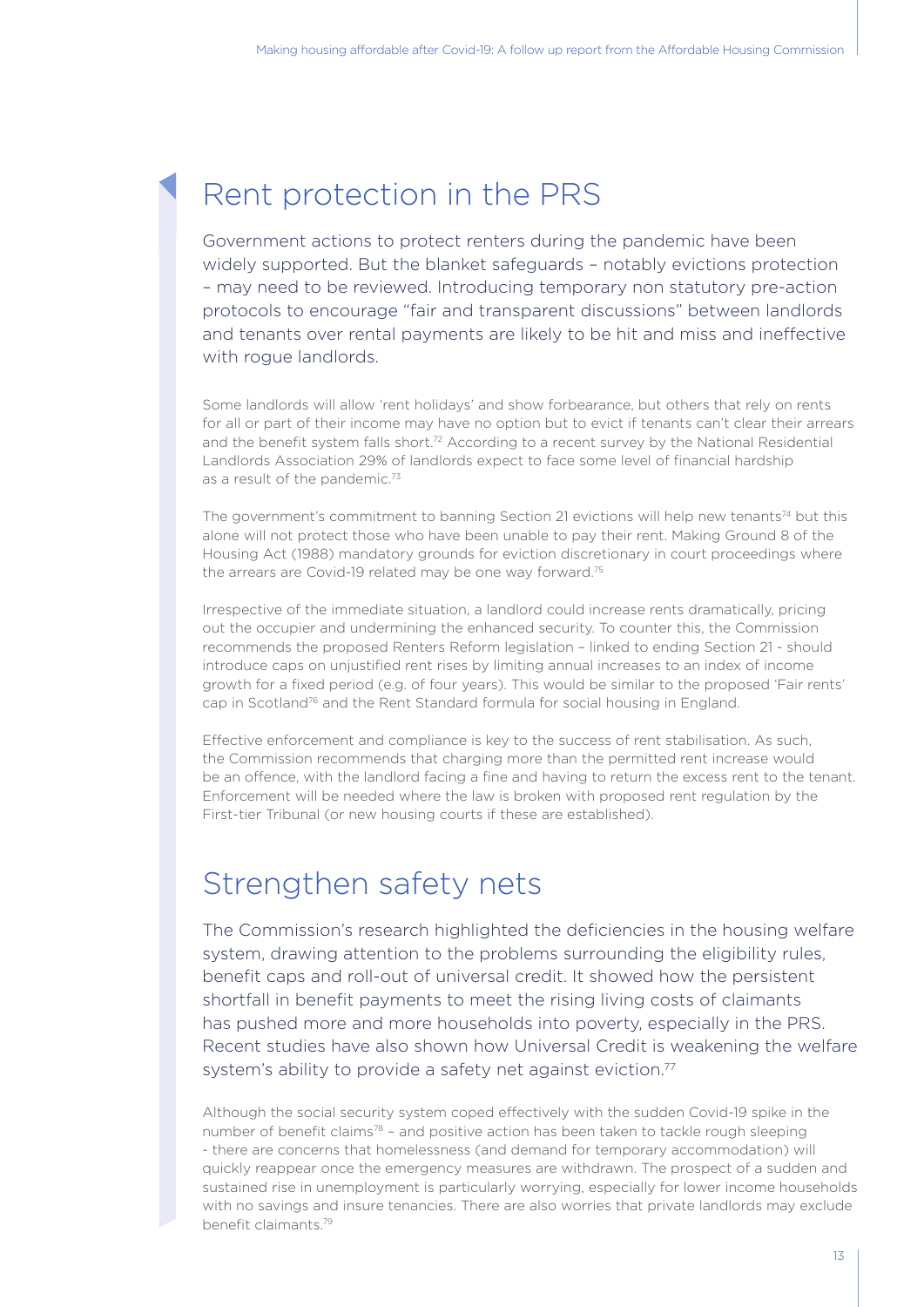During the pandemic the government increased the local housing allowance (LHA) to the 30th percentile of local rented properties, after a long freeze – which principally benefited tenants, rather than landlords.<sup>80</sup> It also generated savings to government, which more than offset the cost of the uprating.<sup>81</sup>

The Commission believes it would be entirely retrograde step to reverse this policy change and a disaster for many struggling renters.<sup>82</sup> The Commission strongly advocate the revised allowance levels remain and are kept in line with local rents.

Half of those who have applied for Universal Credit since the beginning of the outbreak are reported to be in financial difficulty or problem debt.<sup>83</sup> Without extra support the situation is expected to worsen, especially for those with children or health issues.

The Commission joins others in recommending an acceleration of reforms to Universal Credit to reduce the delay in the initial payment from five weeks to under two; for payments to be made on a weekly basis; and for the housing benefit element to be paid directly to landlords by default, with an option for tenants to receive the payment themselves if they so wish.84

#### Help struggling homeowners

Nearly 2m homeowners have taken mortgage payment holidays, with arrears rising dramatically.<sup>85</sup> Although the deadline for applications and ban on lender repossessions of properties has now been extended, there are still concerns that some homeowners – especially those who bought recently and face a loss of income - could be in financial difficulty.<sup>86</sup> An increase in unemployment to 8%, for example, is estimated to result in a doubling of households with a high debt servicing rate.<sup>87</sup>

To prevent hardship and a fall in home ownership during an extended period of unemployment, the Commission recommends restoring support for mortgage interest as a benefit not a loan, reducing the waiting period, introducing regional caps, and linking payments to actual costs.

#### Extend Help to Buy

Tighter lending and the general uncertainty in the housing market suggest that potential younger buyers will be renting for longer. Schemes like the Help to Buy: Equity Loan will therefore become more important in supporting FTBs, alongside other initiatives such as a Stamp Duty holiday.

Although the Commission notes that Help to Buy has had mixed results - largely benefiting households with above average incomes - there is merit in reforming the scheme to support the recovery. With better targeting to those at the margins of home ownership, the current scheme could be extended to FTBs buying existing (used) property.

Refocusing the scheme to allow for relatively lower income potential FTBs to buy in the existing housing market would also improve intergenerational fairness and reduce wealth inequalities, since beneficiaries would be those less likely to benefit from the "bank of mum and dad".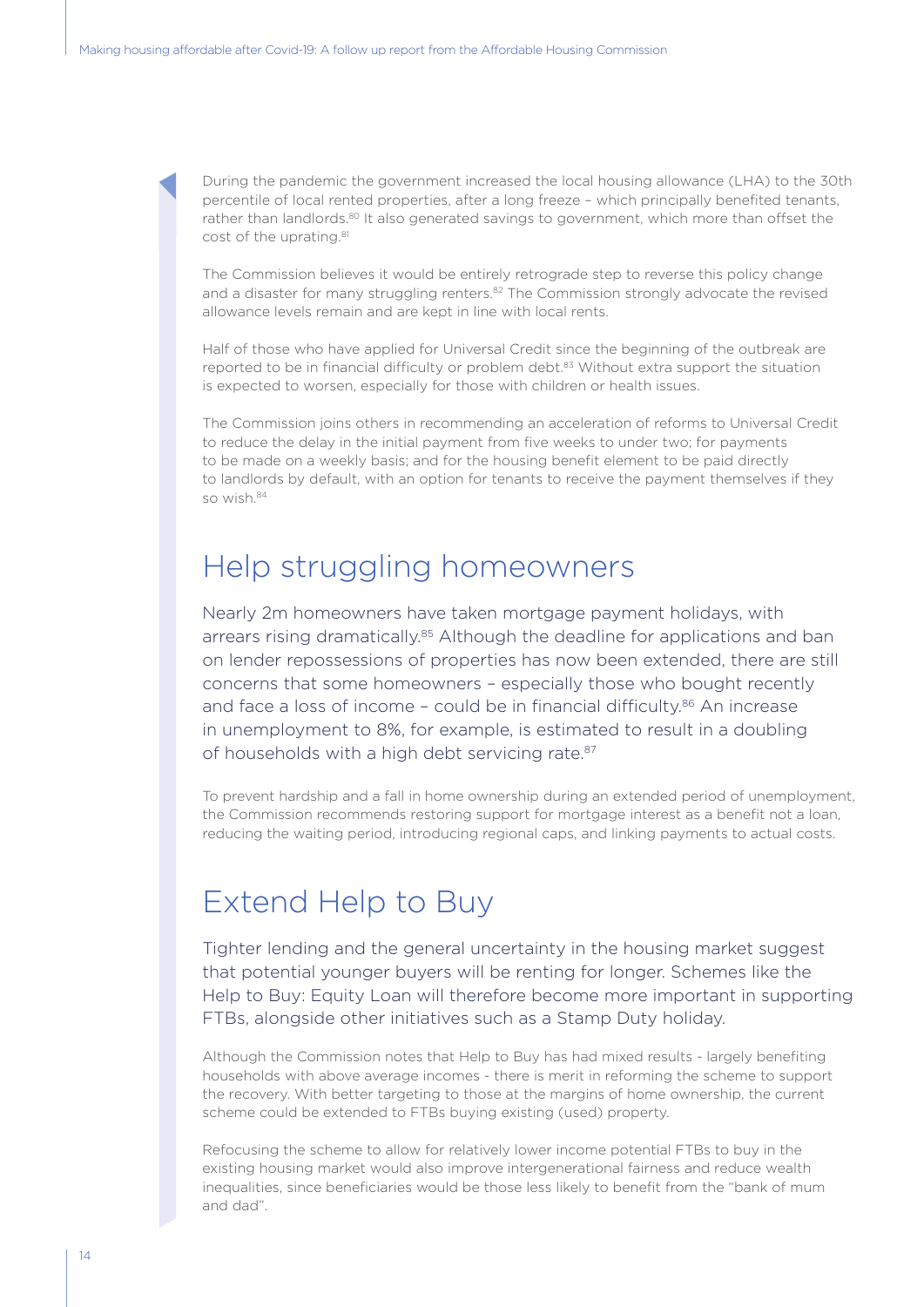#### About this report

The Affordable Housing Commission was formed in October 2018 as an independent group of housing leaders, chaired by Lord Best. It was founded by the Smith Institute with the support of the Nationwide Foundation. The Commission's main report 'Making Housing Affordable Again: Rebalancing the Nation's Housing System', was published in March 2020. www.affordablehousingcommission.org

The Smith Institute is a not for profit think tank which provides a high-level forum for thought leadership and debate on public policy and politics. It seeks to engage politicians, senior decision makers, practitioners, academia, opinion formers and commentators on promoting policies for a fairer society. www.smith-institute.org.uk

The Nationwide Foundation is a charity which influences changes to improve circumstances for those people in the UK who most need help. Its vision is for everyone in the UK to have access to a decent home that they can afford, and its strategy seeks to improve the lives of people who are disadvantaged because of their housing circumstances. To do this, it aims to increase the availability of decent affordable homes. The Nationwide Foundation was established by Nationwide Building Society in 1997 as a fully independent foundation. www.nationwidefoundation.org.uk

#### End Notes

- 1 See Affordable Housing Commission (AHC) https://www.affordablehousingcommission.org/
- 2 A survey by Shelter/YouGov in September 2019 warned that a economic downturn would be particularly bleak for working families with children. Some 760,000 renting families were recorded as being one paycheque away from losing their home. The Commission's own polling in 2018 showed a similarly precarious position that many renters are in.
- 3 See IFS, 'Coronavirus and the economy' (2020)
- 4 Bramley, G Housing Supply Requirements Across Great Britain for Low-income Households and Homeless People: Main Technical Report (Herriot-Watt, 2019) and BBC Housing Briefing (2020)
- 5 Barton Willmore predict completions falling to 150,000 a year (from a 2018/19 high of 240,000) until 2024/25. Knight Frank predict a fall of 35% in private housing delivery in 2020
- 6 Shelter, Rescue, recovery and reform: Housebuilding and the pandemic (2020)
- London's large associations now fund up to 85% of the cost of new homes from their own resources (G15/GLA, 'The 2022-2032 Affordable Housing Funding Requirement for London' (2019)
- 8 Resolution Foundation, 'Coping with housing costs during the Coronavirus' (2020)
- 9 MHCLG and VOA data and AHC research shows private rents are nearly double social rent and nearly three times mortgages homeownership
- 10 AHC shows the social housing sector has halved from its peak and shrunk from being three times the size of the PRS to appreciably smaller than it; and Cribb, J et al, The Decline of Homeownership Among Young Adults (2018)
- 11 Savills expect private rents to remain relatively resilient in the coming months and years, rising 61.3% over the next five years in London and 13.6% across the UK, 'Spotlight: revisions to our mainstream market forecasts' (2020)
- 12 Resolution Foundation reports that at the age of 30 those without parental property wealth are approximately 60% less likely to be homeowners that people whose parents are homeowners
- 13 The average deposit in the South East in 1QTR 2019 was £72,144 and £40,291 in the West Midlands (Savills)
- 14 See IPPR, 'paper, Renting Beyond their Means: The Role of Living Rent in addressing housing affordability' (2020)
- 15 Resolution Foundation, 'Risky business: Economic impacts of the coronavirus crisis on different groups of workers'  $(2020)$
- 16 IPPR/Savanta ComRes poll (June 2020)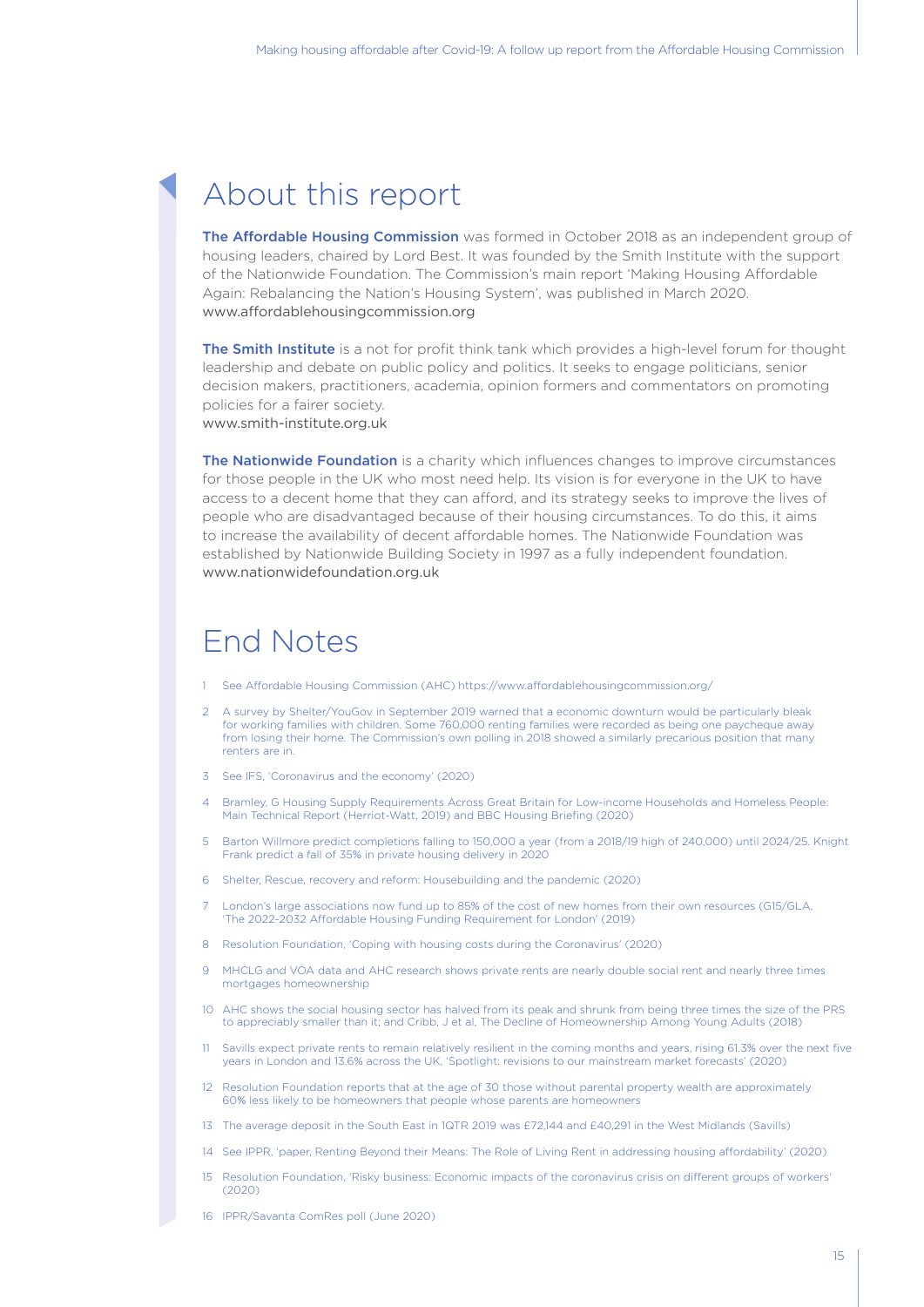- 17 Ipsos MORI polling reported four in ten stating economic issues as a big concern for the country ('Issues index' June 2020)
- 18 See RICS' UK Residential Market Surveys: market reports by Savills, Knight Frank and the Centre for Economics and Business Research which forecast falls of between 7.5-15% in 2020
- 19 Open Property Group, 'House price affordability index 2019/20' (2020) claims house prices would need to fall 37% on average (and 70% in Oxford and central London)
- 20 Private rents reached record highs prior to the pandemic lockdown ONS 'Private rental market summary statistics: April 2019-March 2020 (2020)
- 21 Unemployment forecasts for 2020 vary from 9-14% see Greg P, 'Unemployment: The coming storm' (2020)
- 22 AHC research showed that while a household earning around the national living wage in social housing is paying around 25% of their income on rent, the figure is in excess of 40% for an Affordable Rent home.
- 23 MHCLG data shows that new social rented housing as a proportion of new affordable housing stock has declined from 87% in 1991/92 to just 11% today
- 24 Affordable Housing Programme 21-22/2026/27 amounts to £2.4bn a year, compared with £3.9bn in 2010/11 (in 2019 prices). Previous programmes allocated a much large proportion to support new social rented housing
- 25 FTI research for Shelter, 'Investment in housing and its contribution to economic growth' (2011) suggest that an additional £1 of demand for construction activity generates £2.09 of economic output through the direct and indirect multiplier effects associated with construction firms purchasing goods and services from other sectors, and construction sector wages and profits being spent across the whole economy – this compares with a ratio of 1.7 for advanced manufacturing. Also, see Homes England/HCA, 'The Role of Housing in the Economy' (2010)
- 26 Centre for Social Justice, 'Housing That Works: Can Employers Help Solve the Housing Crisis?' (2019) and Maclennan, D, 'Making Better Economic Cases for Housing Policies' (UNSW Sydney, 2018)
- 27 CIH, 'UK housing review 2020' (2020)
- 28 MHCLG, 'Dwelling Stock Estimates: 31 March 2019, England' (2020)
- 29 Bramley, G Housing Supply Requirements Across Great Britain: For Low-income Households and Homeless People (National Housing Federation & Crisis, 2019)
- 30 New social rented homes provided with grant was around 6,500 in 2019
- 31 New supply of affordable housing was around 57k last year in England (MHCLG Live table 1000). Affordable housing need estimates (re Prof. Glen Bramley's 'Housing supply requirements' 2018) are 145k (including 30k intermediate rent and 25k Low cost home ownership).
- 32 Average build costs increased 42% or by £85,000 to £285,000 per home in ten years since 2010 Network Homes, 'Why aren't housing associations building more social rented homes?' (2019)
- 33 CIH, 'UK housing review 2020' (2020)
- 34 The G15 estimate the cost for London's housing associaitons at £6.9bn
- 35 Social housing provides a quicker route to meeting housing need reducing the numbers in housing need by three times as much as private housing
- 36 City Futures Research Centre UNSW Built Environment, UNSW Sydney 'Strengthening economic cases for housing policies' (2019)
- 37 LGA/Capital Economics, 'Building new social rented homes' (2020) and 'Setting social rents' (2018)
- 38 Grant funding of £82,000 per unit delivers £45,000 of net benefit
- 39 Hyde group, 'The value of social tenancy: a socio-economic evaluation based on Hyde's housing portfolio' (2018)
- 40 See Nathaniel Litchfield & Partners, 'Start to Finish: How Quickly do Large-Scale Housing Sites Deliver?' (2016)
- 41 Parliament's Housing, Communities & Local Government Committee commented that modern methods of construction were particularly well suited to social housing because the large volumes of standardised accommodation helped to bring down unit costs
- 42 See JLL/Savills, 'EUV-SH and MV-T Valuations –Impact of Covid-19 Crisis (2020)
- 43 RTPI/UCL, 'Local Authority Direct Delivery on Housing: Continuation Research' (2019)
- 44 Of the 90,000 homes grant funded via the Affordable Homes Programme since 2016, only 4% recorded as for social rent - compared with 52% for Affordable Rent and 44% affordable homeownership (Inside Housing 14.2.20)
- 45 Localis,'Building for renewal: kickstarting the Covid-19 recovery' (2020)
- 46 CIH, 'UK Housing review' (2020)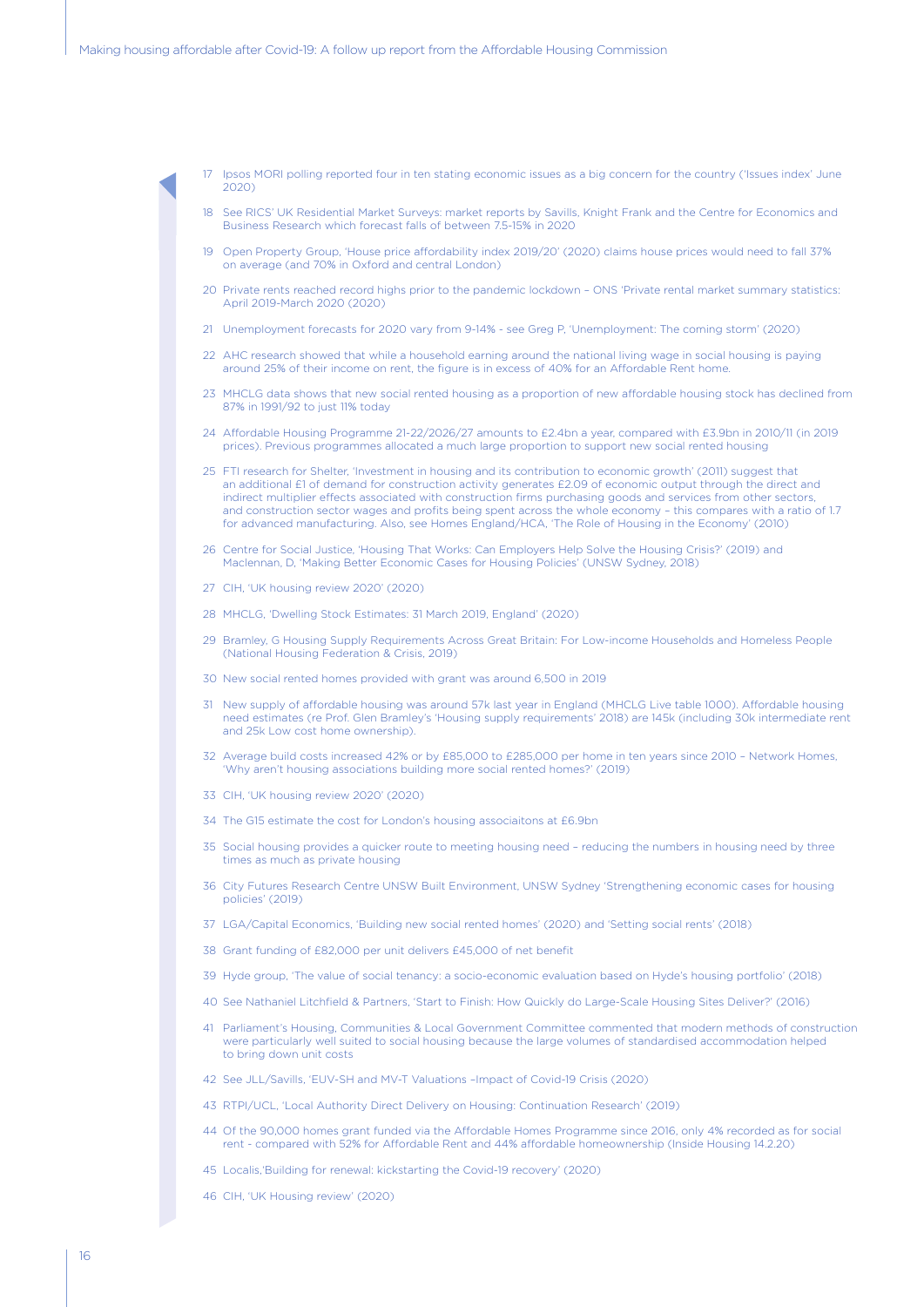- 47 National Housing Federation, 'Capital grant required to meet social housing need in England 2021 –2031' (2019). According to Network Homes, 'Why aren't housing associations building more social rented homes' (2019) grant levels have fallen from over 51% of the cost of each home in government grant in 2008-11 to less than 12%
- 48 Based on CIH 2019 Housing Review: Table 56 'Territorial Analysis of Identifiable Government Expenditure in the UK' and Table 62a 'Housing Capital Investment in England'
- 49 Such PDRs were temporarily introduced in 2013 and made permanent in 2015. The TCPA estimates that this has resulted in 100,000 additional homes – the vast majority are office-to-residential conversions
- 50 Research by The LGA suggests that of 54,000 homes converted from offices to residential properties since 2015 contributed to the potential loss of 13,540 affordable homes over four years
- 51 MHCLG/ONS data shows 25% of all households with children now live in the PRS (up from 8% in 2004); the numbers of households in the PRS headed by someone aged over 64 will more than treble over the next 25-30 years to 1.5m, many on low incomes
- 52 ONS, UK private rented sector: 2018: Around 2m households in the PRS are in unaffordable housing representing 43% of all households renting privately and Affordable Housing Commission analysis
- 53 The total value of BTL lending rose from £9.1bn in 2000 to £240bn in 2017
- 54 See for example Spectator, 'Is now the time to invest in buy to let' (July 2020)
- 55 Most of the sector is made up of 'amateur' investment landlords around 1.5m own one to five properties see MHCLG English private rented sector survey', 2018, and MHCLG, English Housing Survey: Headline Report, 2018-19 (2020)
- 56 The Building Research Establishment (BRE), for instance, estimates the cost of poor-quality housing to the NHS at £760m a year
- 57 BBC reports that 40,000 jobs could be created by the government in insulation over the next two years, and 150,000 by 2030, 'Coronavirus: Home insulation 'could create cheap jobs'(June 2020)
- 58 Committee on Climate Change, 'UK Housing: Fit for the Future?' (2019)
- 59 Overall, 25% of homes in the private rented sector fail to meet statutory minimum standards RTPI, 'Plan the world we need' (2020)
- 60 According to polling by Shelter an estimated 226,785 could be at risk of losing their homes when the ban on evictions ends (July 2020)
- 61 Smith Institute, 'Delivering the Renaissance in Council-built Homes: The Rise of Local Housing Companies' (2017)
- York University, 'The Evolving Private Rented Sector: Its Contribution and Potential' (2018) referred to more than 500,000 social housing properties sold under Right to Buy being let in the private sector
- 63 Established by Scottish Futures Trust as an emergency model to help developers with unfinished and unsold sites
- 64 MHCLG announced £130m capital for the acquisition/refurbishment by social landlords of some 3,300 units in 2020/21
- 65 Section 106 and (to a lesser extent) Community Infrastructure Levy obligations account for around half of all affordable homes completed (without grant) – worth £6bn a year to fund around 23,000 homes
- 66 MHCLG, 'Coronavirus (COVID-19): Community Infrastructure Levy guidance' (2020)
- 67 According to the G15, in London if 80% of Section 106 housing was earmarked as First Homes, it would deliver 3,629 fewer affordable homes a year
- 68 See the Centre for Progressive Policy, 'Gathering the Windfall: How Changing Land Law can Unlock England's Housing Supply Potential' (2018)
- 69 Rt Hon Sir Oliver Letwin MP, 'Independent review of build out: Final report' (2018)
- 70 MHCLG, 'Public Land for Housing Programme 2015-20: Progress Report' (2019) identifies enough public land for 160,000 homes
- 71 New Economics Foundation, 'Mass Sell-off of Public Land Fails to Deliver Social Housing' (2019)
- 72 According to the National Residential Landlords Association 94% per cent of private landlords let their property out as individuals and 39% have a reported gross income of less than £20,000
- 73 NRLA, 'Impact of coronavirus on private sector tenants and landlords' (2020)
- 74 The government has promised to bring forward legislation to abolish "no fault" Section 21 notices in England so that landlords will no longer be able to evict tenants without a legitimate reason
- 75 Ground 8 (schedule 2 of the Housing Act 1988) provides mandatory grounds for eviction where tenants are in arrears of over two months
- 76 The Fair Rents (Scotland) Bill (2020) was lodged in 2019 but has yet to become law. It prevents a landlord from increasing rent by more than a set level (related to inflation) and allows a tenant to apply to the rent officer to have a 'fair open market rent' set for the property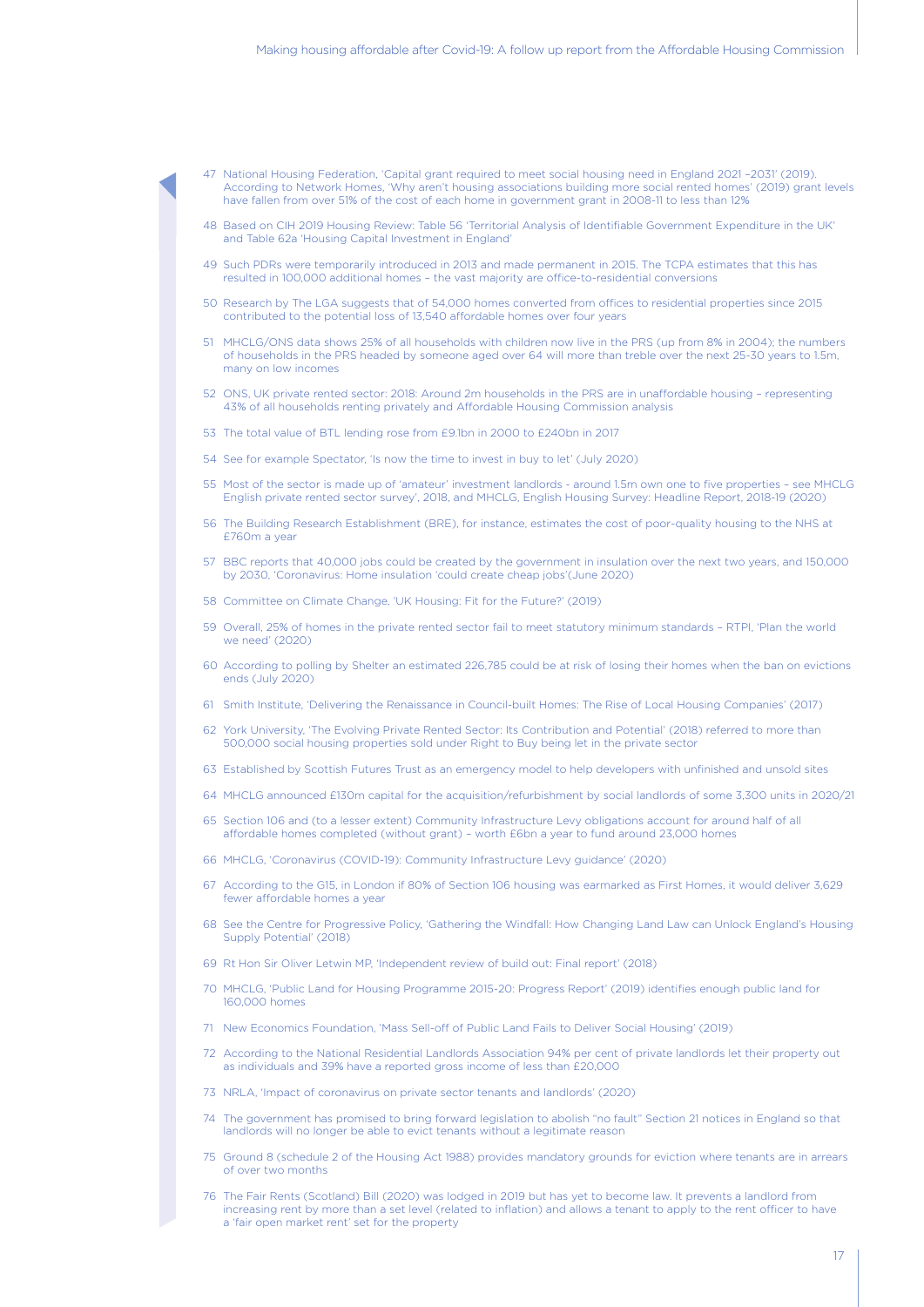- 77 See Iain Hardie, 'How universal credit is weakening the welfare system's housing safety net' (2020)
- 78 DWP, Stat-Xplore, As of May 2020 over 5.2m people were in receipt of universal credit (DWP)
- 79 A survey of RLA members in 2018, for example, reported that 62% of respondents stated they would not let to UC claimants
- 80 Research for DWP into earlier LHA reforms suggest that around 90% of LHA cuts are paid by tenants, with the remaining 10% absorbed by landlords. See Brewer, M Econometric Analysis of the Impacts of Local Housing Allowance Reforms on Existing Claimants (DWP, 2014)
- 81 According to Alma Economics, 'LHA: options for reform' (2019), the net impact of an increase to the 30th percentile would be a gain of £1.3bn by 2024/25, taking account of social welfare and the financial benefits of more disposable income and savings from reduced rates of homelessness
- 82 Resolution Foundation, 'Coping with housing costs during the coronavirus crisis' (2020): includes a survey showing one-third of new benefit claimants are in housing cost arrears. Remit Consulting's survey (2020) showed rent collections and payment of service charges fell sharply during the pandemic
- 83 Stepchange the Debt Charity, 'Coronavirus and personal debt: a financial recovery strategy for households' (2020) and Citizens Advice 'Near the cliff-edge: how to protect households facing debt during Covid-19' (2020)
- 84 A measure supported by the NRLA
- 85 UK Finance, Lenders commit to ongoing support for mortgage borrowers impacted by Covid-19, 2 June 2020. This data includes buy-to-let mortgages.
- 86 Analysis by Moody's suggested that a 20% fall in house prices would push 9% of borrowers into negative equity, with a stark divide between Northern regions (affecting over 20%) and borrowers in the South (under 1%)
- 87 Bank of England Financial Stability Report (July 2017). The Bank of England is currently forecasting employment to peak around 9%